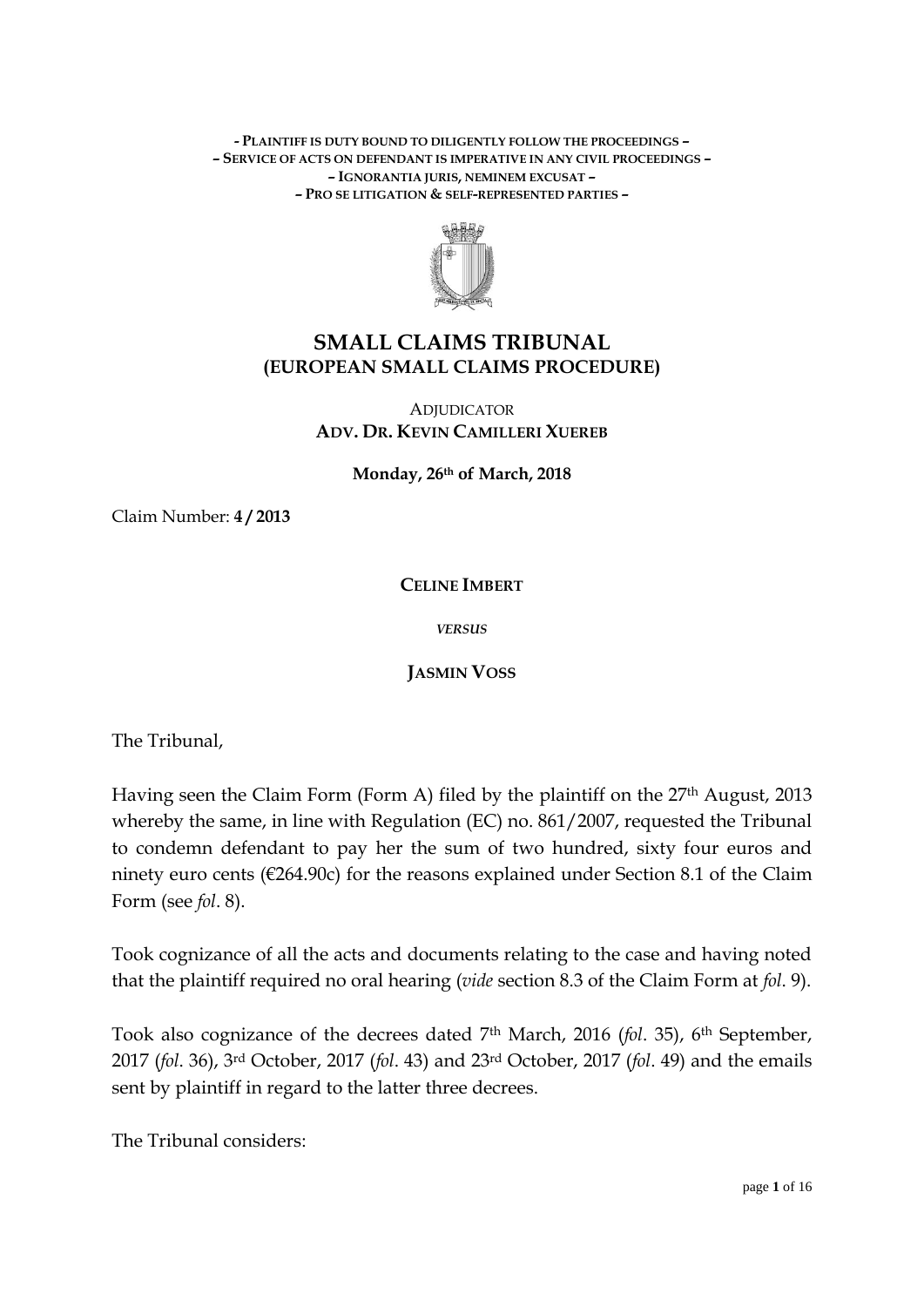As to the factual aspects of the case, $1$  this may be briefly described in the following terms: during her stay in Malta (circa from July until September, 2012), the plaintiff appears to have rented an apartment from the defendant in St. Julians. <sup>2</sup> When the plaintiff's stay was over, she demanded the security deposit<sup>3</sup> back from the defendant, in the amount of  $\epsilon$ 200.00c, but the defendant refused to pay back the said amount, alleging that plaintiff had "*friends staying in the apartment*"(which appears to be contrary to the stipulations between the parties<sup>4</sup>). Apart from this, the plaintiff alleges that she had to spend a night in a Maltese hotel since the promised apartment was not initially made readily available by the defendant. Plaintiff's stay at the said hotel cost her the sum of  $\epsilon$ 64.90c.<sup>5</sup> Plaintiff is seeking redress against the defendant for the refund of the said two amounts, thus claiming a total of  $\epsilon$ 264.90c from the defendant.

However, plaintiff failed to follow the pertinent procedure and serve the defendant with the acts of these proceedings, notwithstanding the Tribunal's repeated directives and orders in this respect (see decrees at *fol*. 35, *fol*. 36, *fol*. 43 and *fol*. 49).

The following is a chronological account of how the present proceedings progressed from date of inception (i.e., filing) to the present.

The acts show that the claim was filed on the 27th of August, 2013 but do not show the very first attempt of service upon the defendant with the relative acts of the proceedings, even though the relative registry fee of  $E1.16c$  was paid along with the fee to lodge the case (see *fol*. 1). After the introduction of these proceedings in August 2013 there appears to have reigned a state of complete inertia and abeyance – on both the plaintiff and this Tribunal (as then presided) – of about two years and a half (to be precise, 924 days). Then, on the 7<sup>th</sup> March, 2016, this Tribunal, as diversely presided, issued a decree ordering plaintiff "*to notify the defendant* [...] *by making use, if necessary, of the procedure established in Article 13 and 14 of regulation (EC) Number 805/2004*" (see *fol*. 35). Notwithstanding such decree, which also warned the plaintiff that "*in the absence* [of service/notification] *the necessary measures will be taken*", there appears to have been no attempt on the plaintiff's part to notify the

**.** 

<sup>&</sup>lt;sup>1</sup> As emerging from Section 8.1 of the Claim Form (*fol.* 8) and from a copy of a letter which the plaintiff had sent to the defendant on the 28<sup>th</sup> November, 2012 (*fol.* 12).

<sup>&</sup>lt;sup>2</sup> See Guest Agreement between the parties dated  $7<sup>th</sup>$  July, 2012 (*fol.* 25).

<sup>&</sup>lt;sup>3</sup> The relative bank transfer appears to have been effected by plaintiff to defendant on the 4<sup>th</sup> July, 2012 (*fol.* 29).

<sup>&</sup>lt;sup>4</sup> See email by defendant dated <sup>4th</sup> October, 2012 (*fol.* 17).

<sup>5</sup> See relative invoice dated 26th September, 2012 (*fol*. 28).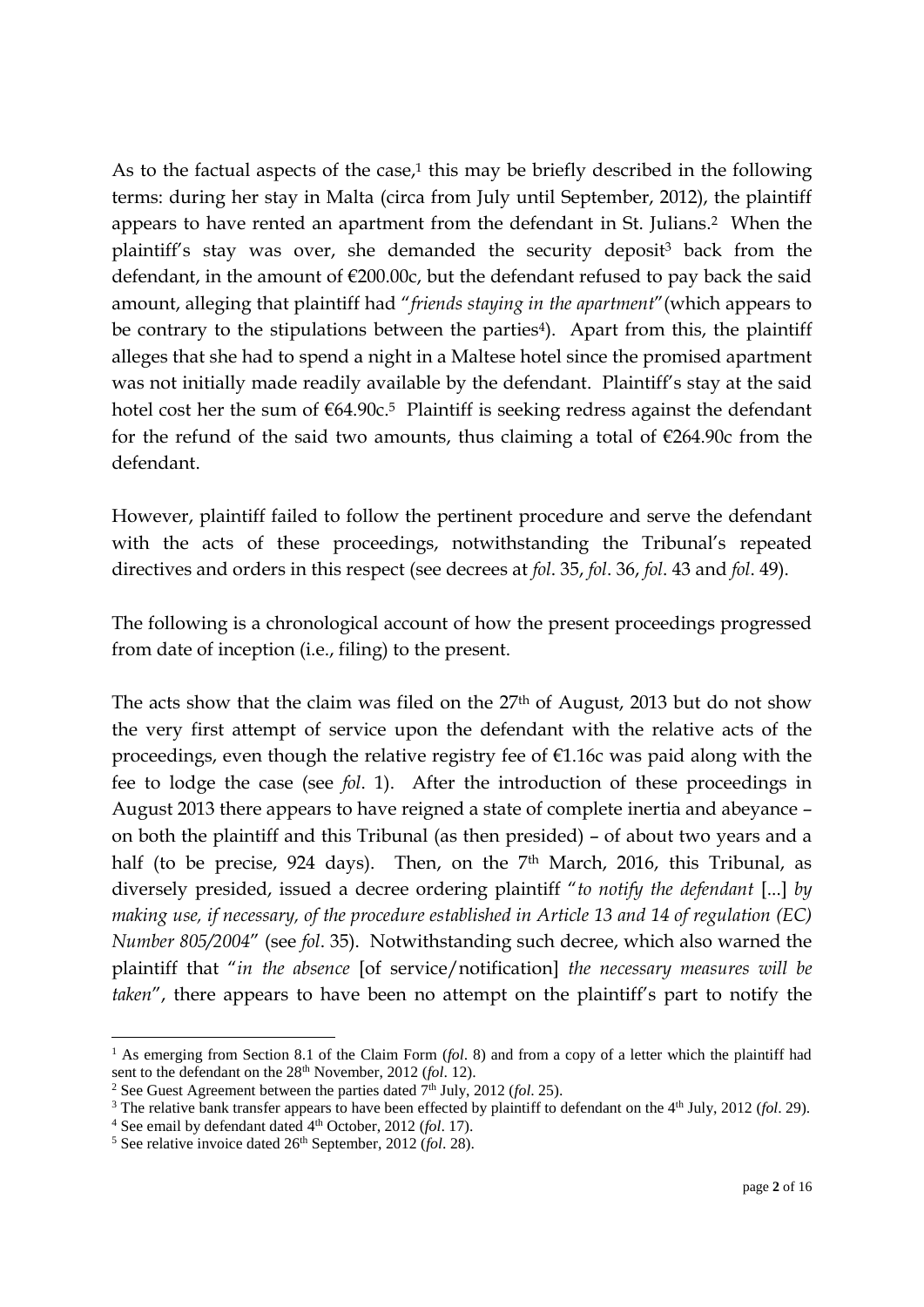defendant. It must be stated that the acts do not indicate whether the said decree was properly communicated to the plaintiff or brought to her attention.

Thereafter, another state of abeyance seems to have re-embraced these proceedings. This state was, partially, administratively induced, due to the change in this Tribunal's Adjudicator. Then, the Tribunal, as currently presided, issued a decree on the 6th September, 2017 (*fol*. 36) which stated thus:

The Tribunal,

Having seen the acts of the present proceedings, including its decree dated 7<sup>th</sup> March, 2016;

The Tribunal notices that the defendant has not yet been properly notified with the relative claim in terms of EC Regulation no. 861/2007 and that the claimant has not adhered to the terms set in the said Tribunal's decree;

Having seen Articles 12(2) and 14(1) of EC Regulation no. 861/2007, the Tribunal orders and directs the claimant, for the last time, to notify the defendant, within a period of thirty (30) running days from service of this decree, with the relative acts of these proceedings in terms of the relevant provisions of EC Regulation no. 861/2007.

The Tribunal makes it clear that failure to abide by the directions contained in the present decree, after the lapse of the stated time-frame, the Tribunal shall proceed for judgment.

The Tribunal orders that a copy of the present decree be communicated immediately to the claimant on the email address shown in her claim 'Form A'.

On the same date, this decree was sent to the plaintiff via email (see *fol*. 37) and on the same date plaintiff replied by email (see *fol*. 38) as follows:

« Thank you for your email. I'm quite surprised to receive information about this claim. Please note that it is the first time in years that I am notified about this matter. I did not receive anything in 2016 as stated in this document. Can you please explain what I am supposed to do? What am I supposed to notify? Jasmin Voss has been advised by certified letter weeks before the claim – and she never picked up the letter. What can I do to communicate with her? I don't have her address, nothing after all those years. Please can you help? If I have only 30 days left to act I would like to know what to do. She stole my money when I was only [a] student, and I've paid fees to the tribunal to get helped [sic] without any results till today. Please help. »

On the 11th September, 2017, the Tribunal's deputy registrar sent an email to the plaintiff inviting her to "*follow the instructions given by the adjudicator in the decree* [...] *If you have any question or require any further assistance it would be better if you contact a lawyer*"(see *fol*. 39). Plaintiff replied on the same day via email (see *fol*. 41) and wrote thus: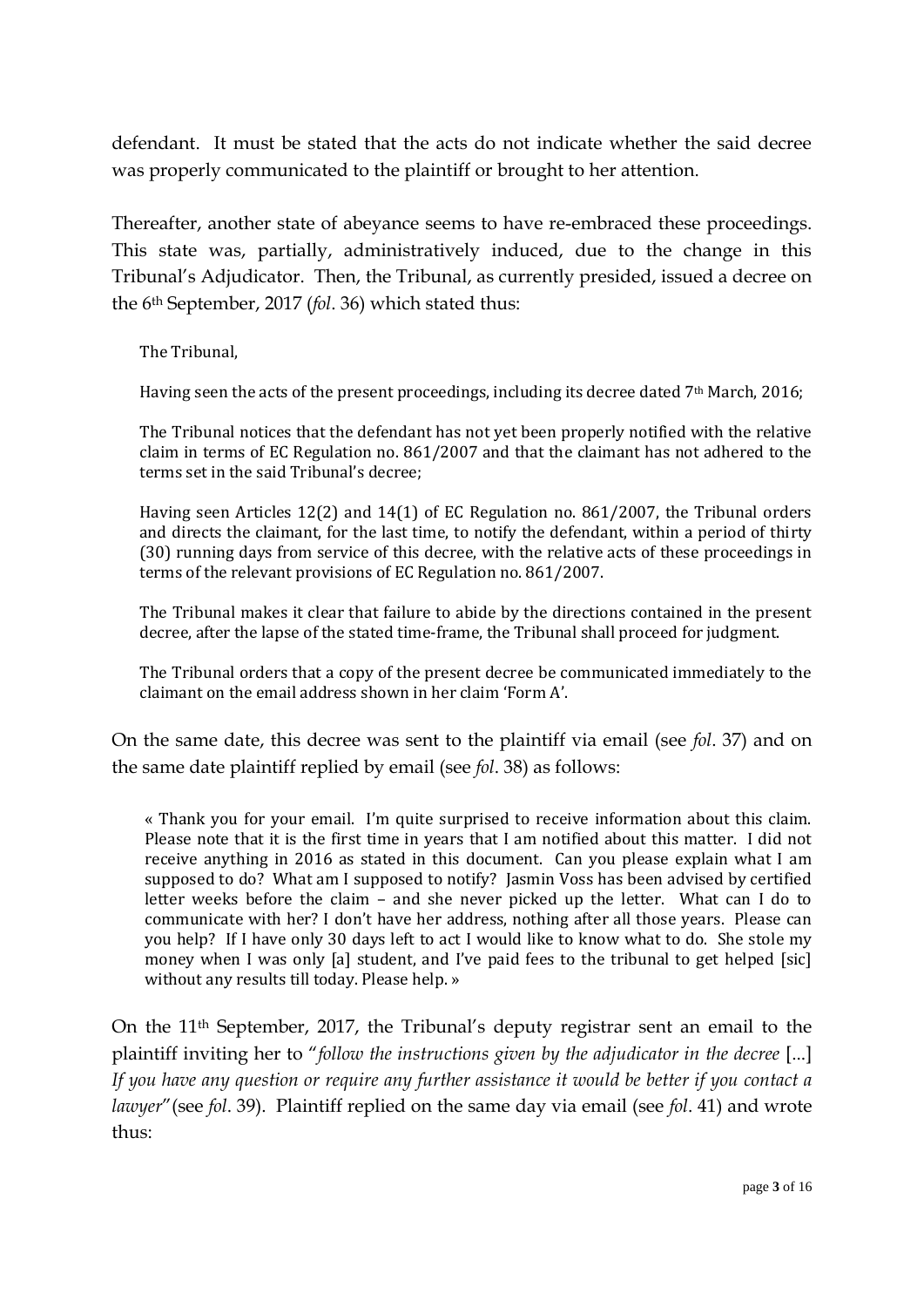« The decree you've sent makes reference to the decree dated 7th March, 2016. I believe I have the right to be informed of the content of this decree. Please inform or put me in contact with someone that could help me. According to REGULATION (EC) No 861/2007 – (15) – The parties should not be obliged to be represented by a lawyer or another legal professional. Thanks in advance for your help. »

In the light of plaintiff's last email, the Tribunal's deputy registrar forwarded a copy of the Tribunal's decree dated 7<sup>th</sup> March, 2016 to the plaintiff by email dated 3<sup>rd</sup> October, 2017 (see *fol*. 46). On the same day, namely on the 3rd October, 2017, the Tribunal issued another decree (see *fol*. 43), which stated that:

### The Tribunal,

Having seen the acts of the present proceedings anew, including its decree dated  $6<sup>th</sup>$ September, 2017;

The Tribunal notices that the said decree was communicated to claimant on the 6th September, 2017 by the Tribunal's deputy registrar *via* email and the claimant replied *via* email on the same date stating, among other things, that:

- she had never been notified with anything since the introduction of her claim;
- she did not receive the Tribunal's decree dated 7<sup>th</sup> March, 2016;
- she does not know exactly who to notify her claim to;
- she tried communicating by certified letter with that defendant but said letter was never picked up by the defendant.

In view of the above, and upon the Tribunal's instructions, the deputy registrar communicated again with claimant *via* email on the 11th of September, 2017 urging claimant to follow the instructions detailed in the Tribunal's decree of 6th September, 2017 and if claimant had further queries or was in need of assistance, she ought to obtain legal advice or be assisted by counsel in this matter. Claimant replied on the same day *via* email stating that:

- once again, she did not receive the Tribunal's decree of  $7<sup>th</sup>$  March, 2016;
- to be put in contact with someone who could help her (in this procedure);
- in line with Regulation (EC) no.  $861/2007$  the parties should not be obliged to be represented by a lawyer or another legal professional.

### The Tribunal considers;

Although it is true that Article 10 of Regulation (EC) no. 861/2007 states that "*Representation by a lawyer or another legal professional shall not be mandatory*", the Tribunal deems that claimant ought to seek legal counsel in regard to these special proceedings which were initiated by herself on the 27th of August, 2013. This is even more so when the claimant, a non-Maltese resident, is considered not familiar and/or conversant with the relevant (and intricate) procedural norms of Maltese Civil Procedural Law. If the claimant elects to pursue these proceedings without the aid of a "*lawyer or another legal*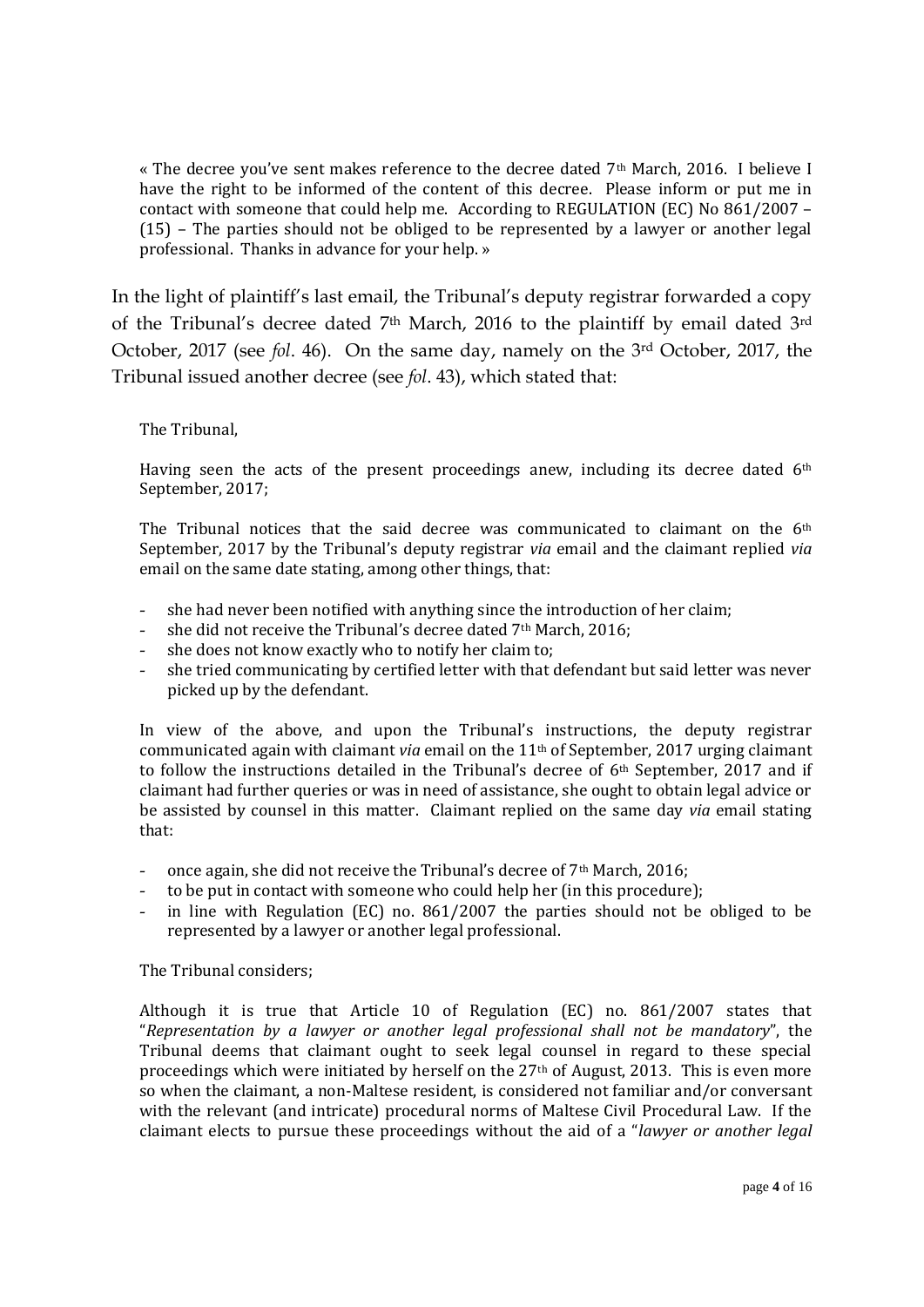*professional*", the Tribunal shall respect that decision. However, in such a case the claimant shall be putting the *onus* upon herself to abide with the directions emitted by this Tribunal and as a corollary, the Tribunal shall expect claimant to follow its orders and decrees according to Law.

In view of the above, having seen Articles 12(2) and 14(1) of Regulation (EC) no. 861/2007, the Tribunal orders and directs the claimant, for the last time, to notify the defendant, within a period of thirty (30) running days from service of this decree, with the relative acts of these proceedings in terms of the relevant provisions of the said Regulation.

Again, the Tribunal makes it clear to the claimant that failure to abide by the directions contained in the present decree, after the lapse of the stated time-frame, the Tribunal shall proceed for judgment.

The Tribunal orders that a copy of the present decree be communicated immediately to the claimant on the email address shown in her claim 'Form A'.

This decree was, once again, communicated to the plaintiff by email by the Tribunal's deputy registrar on the same date (see *fol*. 45) to which email the plaintiff replied on the 4th October, 2017 (see *fol*. 47) by stating as follows:

« Jasmin Voss has been notified by certified letter on September 2012 and as asked by the tribunal again now by email. Please find below email sent.6 Please note that this email is the only way I have to contact with her. I understand that 5 years after the facts, the company MaltaRooms closed and nobody will never be able to contact with Jasmin Voss and localize her. Please proceed. »

On the 23rd October, 2017 the Tribunal issued another decree (see *fol*. 49). The said decree directed and ordered plaintiff as follows:

The Tribunal,

 $\overline{a}$ 

Having seen the acts of the present proceedings anew, including its decrees dated 6th September, 2017 (fol. 36) and 3rd of October, 2017 (fol. 43);

The Tribunal notices that after the claimant was notified with the Tribunal's decree dated 3rd October, 2017 (on the same day via email – fol. 45) the same communicated with the Deputy Registrar (via email dated 4th October, 2017 – fol. 47) informing, inter alia, that defendant "has been notified by certified letter on September, 2012 and as asked by the tribunal again now by email." Claimant added that, "Please note that this email is the only way I have to contact with [the defendant]. I understand that 5 years after the facts, the company MaltaRooms closed and nobody will never [sic] be able to contact with Jasmin Voss and localize her. Please proceed."

 $6$  The said email, dated  $4<sup>th</sup>$  October, 2017, shows that plaintiff wrote to the defendant, explaining her grievances and informing her that there were European Small Claims Procedure proceedings pending against her (see *fol*. 47).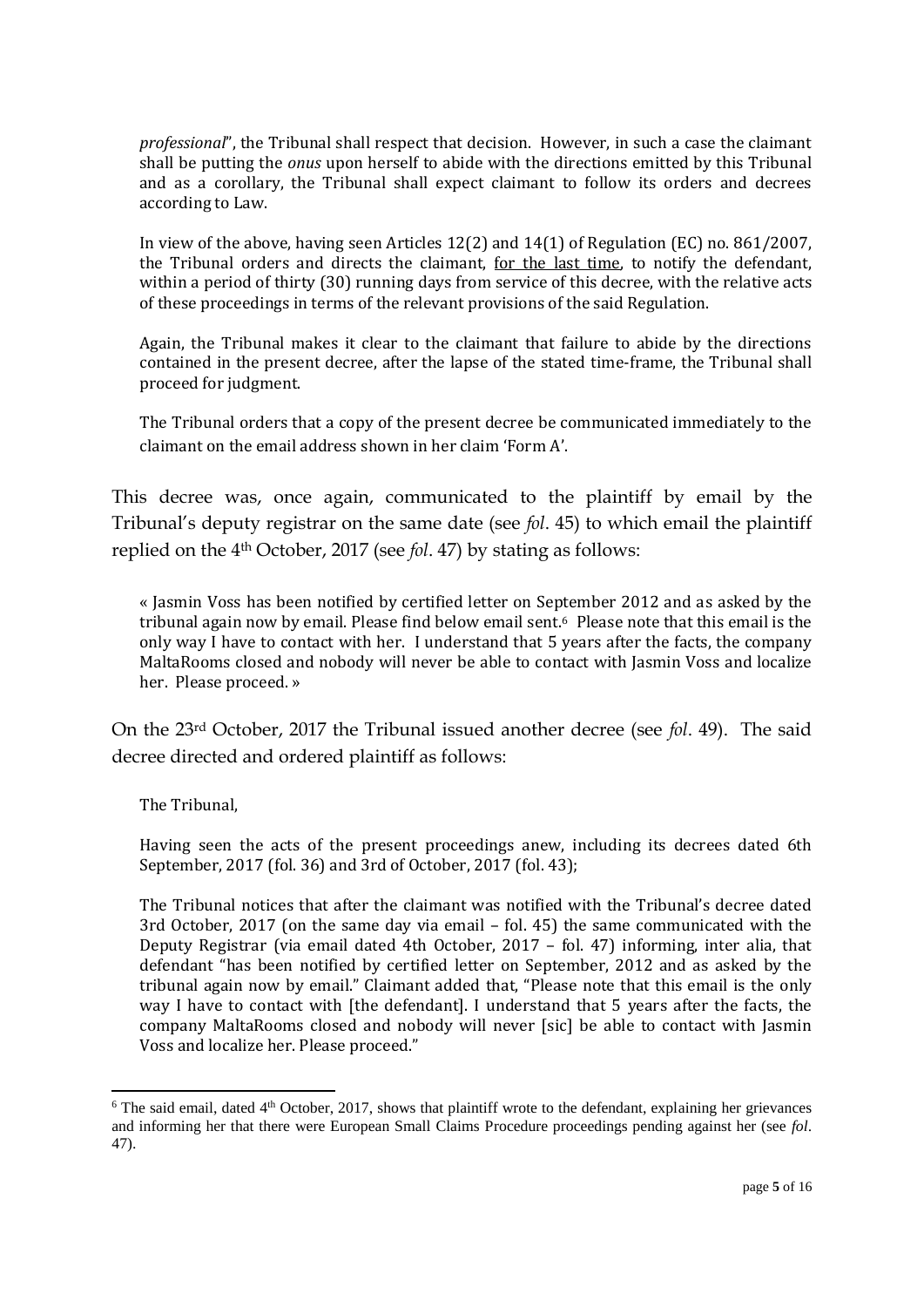The Tribunal underlines that the notification referred-to by the claimant precedes the present proceedings in that, claimant is stating that she notified the defendant by certified letter on September, 2012 whereas these proceedings were filed on the 27th of August, 2013 (circa less than a year after the alleged service by certified letter).

The Tribunal cannot deem or consider such notification as legitimate or valid. Regulation (EC) no. 861/2007 explicitly states that defendant is to be notified with the claim form and other acts or documents of the proceedings [see Article 5(2) and Article 13 of the mentioned Regulation]. This implicitly signifies that the claimant is to serve the defendant with the relative acts after the filing of this special procedure and not before the filing thereof.

The Tribunal is assuming that in her email the claimant is referring to some ex parte correspondence she had sent to the defendant prior to the lodging of the current procedures (presumably those exhibited at fol. 12 of the acts). In that case, such service (i.e., of the "certified letter" mentioned by the claimant) is outside the ambit of the said Regulations.

Again, the Tribunal stresses that the defendant is to be served with the acts of these proceedings in accordance with the requirements enshrined and explained under Regulation (EC) no. 861/2007.

In this regard, the Tribunal draws the claimant's attention to the service procedure delineated under Article 13 and 14 of Regulation (EC) no. 805/2004, as mentioned under Article 13 of Regulation (EC) no. 861/2007 and orders the claimant to comply with the requirements thereof.

The Tribunal notes further that, since the claimant is a pro se litigant in these proceedings (i.e., a 'non-represented party' or a 'party not represented by legal counsel'), it cannot provide legal advice on how to effect service. It can solely provide legal information and direct the claimant towards the relative provisions of the applicable Law.

In the light of the above, the Tribunal extends the time-limit established in its decree of the 3rd of October, 2017 by a further thirty (30) running days from service of this decree so that the claimant proceeds to notify the defendant with the relative acts of these proceedings in terms of the relevant provisions of the mentioned EC Regulations.

Again, the Tribunal makes it clear that failure to abide by the directions contained in the present decree, after the lapse of the stated time-frame, the Tribunal shall proceed for judgment.

The Tribunal orders that a copy of the present decree be communicated immediately to the claimant on the email address shown in her claim 'Form A'.

The above-cited decree was communicated to the plaintiff by the Tribunal's deputy registrar on the same day by email (see *fol*. 51), to which the plaintiff replied, also on the 23rd October, 2017 (see *fol*. 52), as follows:

« Good Afternoon. Thank you for your email. I cannot contact Jasmin Voss neither by email or by ordinary/certified letter to notify her the procedure as requested by the court. The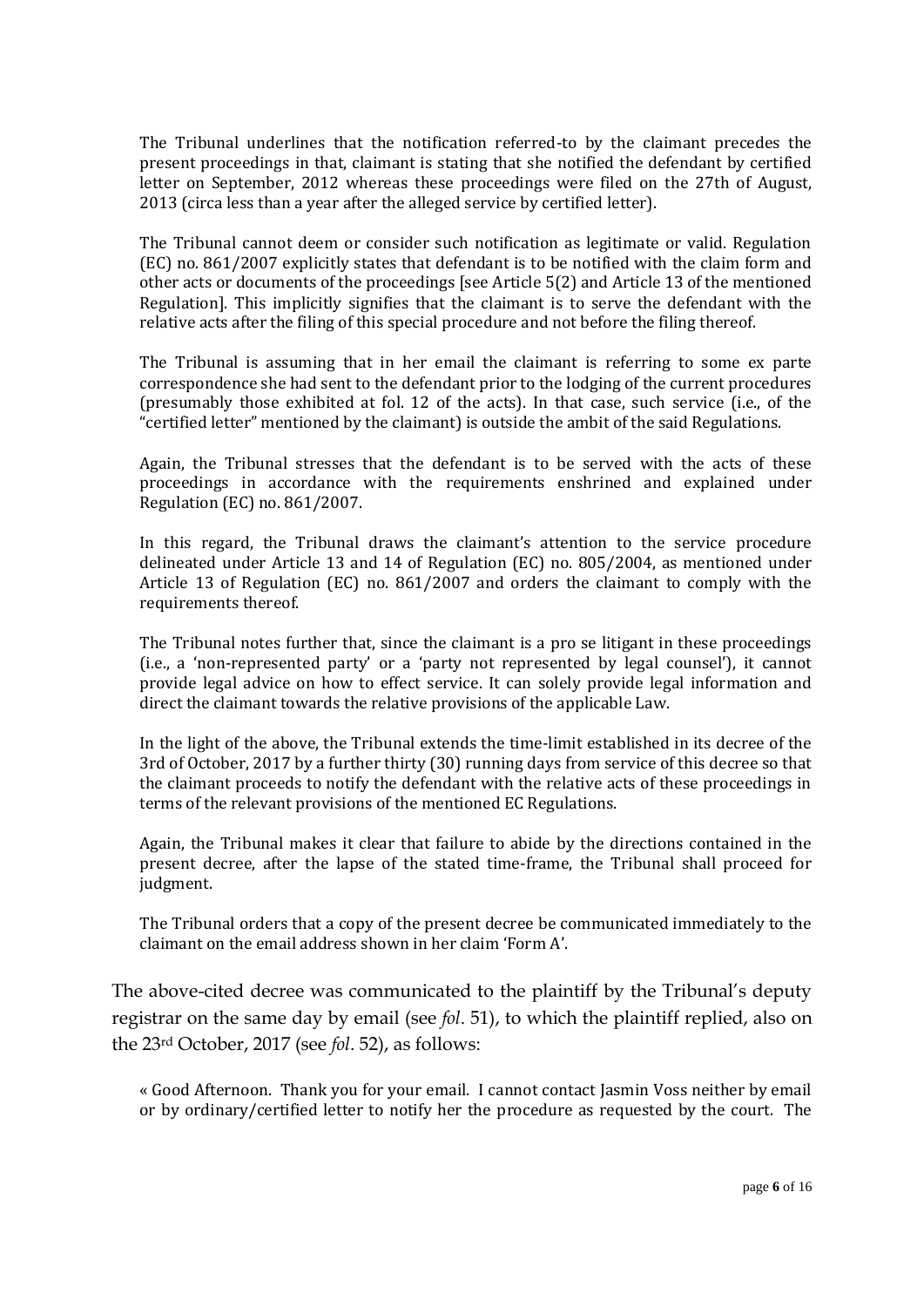company MaltaRooms closed, email failed and I do not have any valid address. I cannot localize the defendant. »

After the plaintiff's email of 23rd October, 2017 the acts of the present proceedings are completely silent – there was no other email by the plaintiff and there results no notification attempt. The Tribunal did not proceed immediately to deliver its judgment but kept the matter on-hold so to allow plaintiff some more leeway and time. However, now that more than five (5) months have elapsed from plaintiff's last communication, the Tribunal decided to hand down its decision.

In view of the above, the Tribunal makes the following considerations:

As asserted by this Tribunal on previous occasions, <sup>7</sup> it is a known tenet at Law that a party who initiates proceedings is duty bound to diligently follow the proceedings which it instigated and gave rise to. A party is not allowed to file judicial proceedings and expect Justice to take its course in the absence of any contribution on its part or without any impetus whatsoever from its side. When proceedings are initiated, the party instigating such judicial process (i.e., the plaintiff) triggers a number of procedural mechanisms by virtue of which it calls upon the Court's or Tribunal's jurisdictional authority to delve into a specific subject-matter and decide thereupon. However, in order to do so the Court or Tribunal (i.e., to consider and decide the issue at hand) must be 'aided' by the party calling upon its authority. Certain formal requirements, particular procedural norms and specific normative mechanisms must be addressed and adhered to by the interested party in order for the Court or Tribunal to do so, failing which the deciding authority finds itself incapable and paralysed to consider or accord that which is desired or demanded. All this dilutes itself into the imperative requirement that when proceedings are set in motion, the party seeking a remedy ought to meet a certain level of diligence, care, zeal and vigour in following the process it voluntarily gave rise to. In relation to these observations, reference is made to the judgment *in re* **Raymond Cauchi et v. Kontrollur tad-Dwana** (Court of Appeal, 15th December, 2015)<sup>8</sup> and *in re* **Mary Zammit v. Paul Camilleri pro et noe** (First Hall, Civil Court, 16<sup>th</sup> March, 2012).<sup>9</sup>

**<sup>.</sup>** <sup>7</sup> See *in re* **Antoinette Pullicino v. Rynair Limited** and *in re* **Dorianne Zammit Gugliemi v. Myngcar Leon**  Yousefzadeh, both delivered by this Tribunal (in its current special competence) on the 6<sup>th</sup> of November, 2017.

<sup>8</sup> The Court held that, "*huwa palezi li l-partijiet f'kawza ghandhom l-obbligu li jsegwu l-kawza b'mod diligenti u li jattendu ghall-udjenza fid-data u fil-hin indikat fl-udjenza precedenti sabiex jinformaw ruhhom dwar dak li jkun qed isir fl-udjenza u dak li jkun qed jigri fil-kawza*."

<sup>9</sup> The Court stated that, "*parti ghandha l-oneru li kull tant zmien tivverifika mill-atti x'ordnijiet ikunu qeghdin jinghataw mill-qorti in camera b'riferenza ghall-kawza*."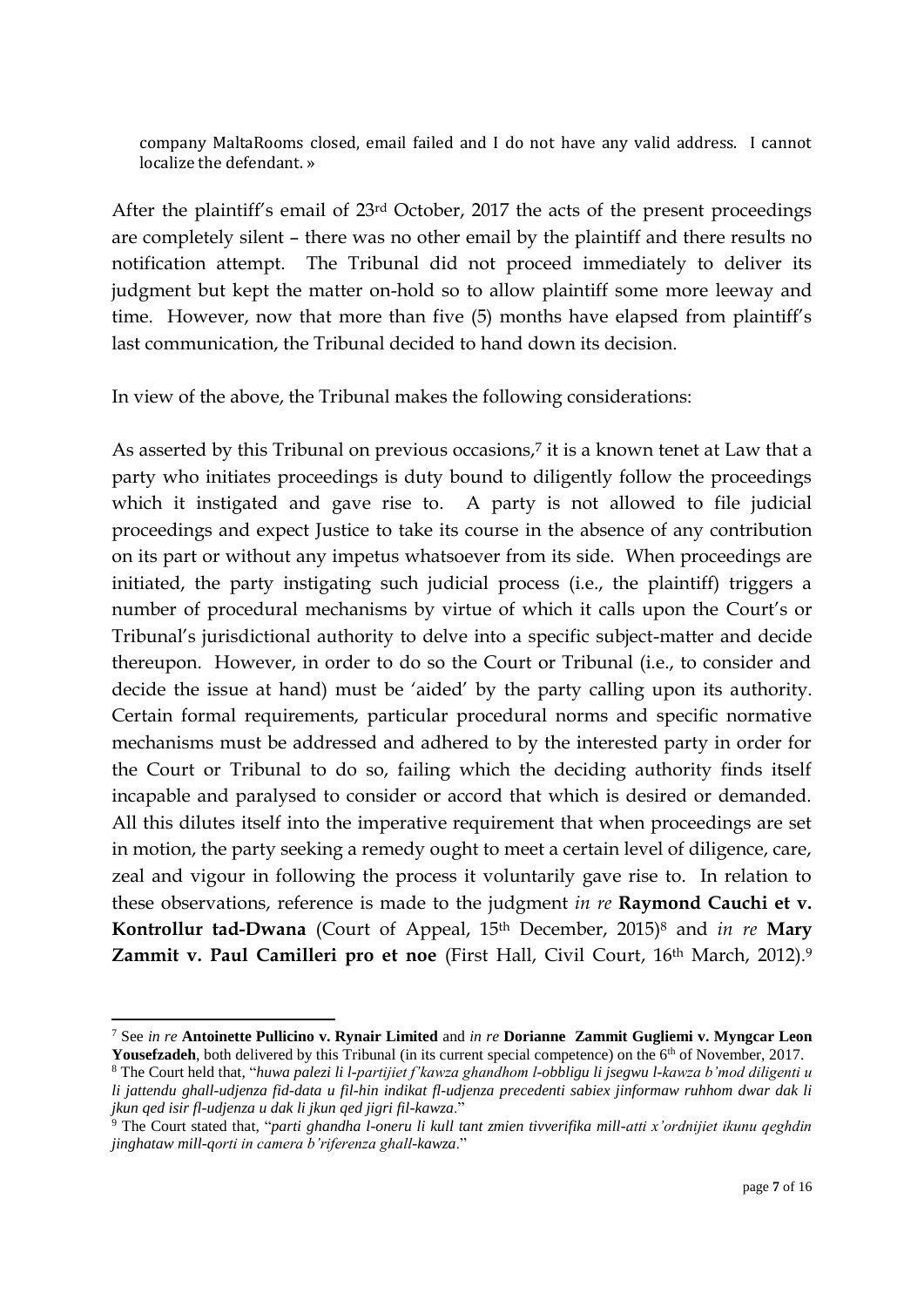Moreover, a party must diligently abide by the orders and/or directives issued from time to time by the deciding authority during the proceedings.

In the present case – as amply shown here-above – the plaintiff, although surely interested in the outcome of the proceedings, failed to abide by the procedural requirement of service/notification of the relative acts upon the defendant. Although, the Tribunal understands and sympathises with the plaintiff's predicament, the Tribunal cannot transcend fundamental requirements (that of service of the acts) and start entertaining plaintiff's allegations if these preliminary procedural essentials are not properly addressed and duly satisfied.

The service of the acts of the proceedings upon the defendant is a crucial aspect of any litigation. By such legal mechanism, the defendant is made formally aware of the plaintiff's claim and allegations. By that procedural method also, the defendant is placed in a formal position to either accept (wholly or partially) the allegations preferred against him or her or else contest the same. Moreover, after being formally notified, the defendant has even the right to elect to ignore to activate him- or herself in such regard (which neglect would render him contumacious<sup>10</sup>). Whatever line of

**.** 

<sup>10</sup> Contumacious is derived from the Latin word "*contumelia*". According to **DIZIONARIO ETIMOLOGICO** (Rusconi Libri, revised edition, 2004; p.257) – "*contumàce*" is described/defined as follows: "*dal latino 'contumax' (= arrogante) forse collegato a 'temnere' (= disprezzare) o a 'tumere' (= essere gonfio, in questo caso di orgoglio)*." This principle is described in detail *in re* **Joseph Vella noe v. John Vella**, (Court of Appeal, 21st May, 1993) wherein there was stated that it is based upon "*il-presuppost li l-konvenut bin-nuqqas tieghu wera contumelia u dispett ghas-sejha tal-Qorti. Meta huwa gie konvenut fl-avviz, citazzjoni, rikors, libell jew petizzjoni u hija din id-dizubbidjenza animata psikologikament b'dawk il-fatturi ta' contumelia u dispett li l-ligi trid tirreprimi u timponixxi. In kwantu contumelia bhal dik hi element ta' disordni socjali. Dan gie ricentement ribadit minn din il-Qorti (Sede Civili) fis-sentenza taghha tal-14 ta' Jannar, 1993 fl-ismijiet Pauline Grech noe vs. Nazzareno Zammit*." (see also **Dr. Giannella Caruana Curran v. Stephen Chetcuti et**, Court of Appeal, 20<sup>th</sup> April, 2005; **Dr. Christopher Muscat v. Raymond Bugeja noe**, First Hall, Civil Court, 16<sup>th</sup> March, 1999; Inginier Emmanuel Farrugia v. Felix Agius et noe, Court of Magistrates (Malta) 11<sup>th</sup> July, 2005). This notwithstanding, and in line with defendant's rights of defence, the contumacious state has always been interpreted as outright contestation of the claim (*vide* **Antonio Debono et v. Paolo Borg**, Civil Court, First Hall, 2<sup>nd</sup> April, 1955 and also **Anthony Grech et v. Joseph Farrugia et**, Court of Appeal, 17<sup>th</sup> February, 2004). Therefore, the defendant's lack of formal and active participation in the proceedings does not translate into an acceptance of the plaintiff's allegations or claim, whatever they may be. According to established legal doctrine, "*la contumacia vale resistenza, che il contumace tacitamente respinge le domande dello avversario ... il contumace affida al giudice la propria difesa ... questa difesa deve limitarsi ad esaminare se le forme del rito sian rispettate, se l'assunto della parte presente sia fondato in fatto ed in diritto*" (**SALVATORE LA ROSA**, "Il Contumace nel Giudizio Civile", Filippo Tropea ed. 1887; §118, p.175). Domestic case-law on the matter, like the case *in re* Giuseppe Gerada v. Salvu Attard (Commercial Appeal, 6<sup>th</sup> November, 1959), holds that, "*Ghalkemm il-konvenut jibqa' kontumaci, dan ma jaghtix lok ghall-prezunzjoni ta' abbandun tal-liti, ghad-difett ta' eccezzjonijiet legittimi, jew ghal adezjoni ghad-domanda; imma, inveci, ghas-suppozizzjoni ta' rimessjoni ghall-gustizzja tat-tribunal*." On the same lines is the decision reported in **Volume XXIX-III-35** (Maltese Court's Decisions) which states thus: "*ghalkemm il-konvenut jibqa' kontumaci dana ma jfissirx illi huwa abbanduna kull eccezzjoni li seta' jaghti fil-kawza u ammetta d-domandi. Il-gudikant ghandu jezamina jekk ittalba hiex gustifikata indipendentement mill-kontumacja tal-konvenuti.*" In the case *in re* **Id-Direttur tar-Registru Pubbliku v. Ermelina Silos Mendoza et** (First Hall, Civil Court, 16th November, 2010) there was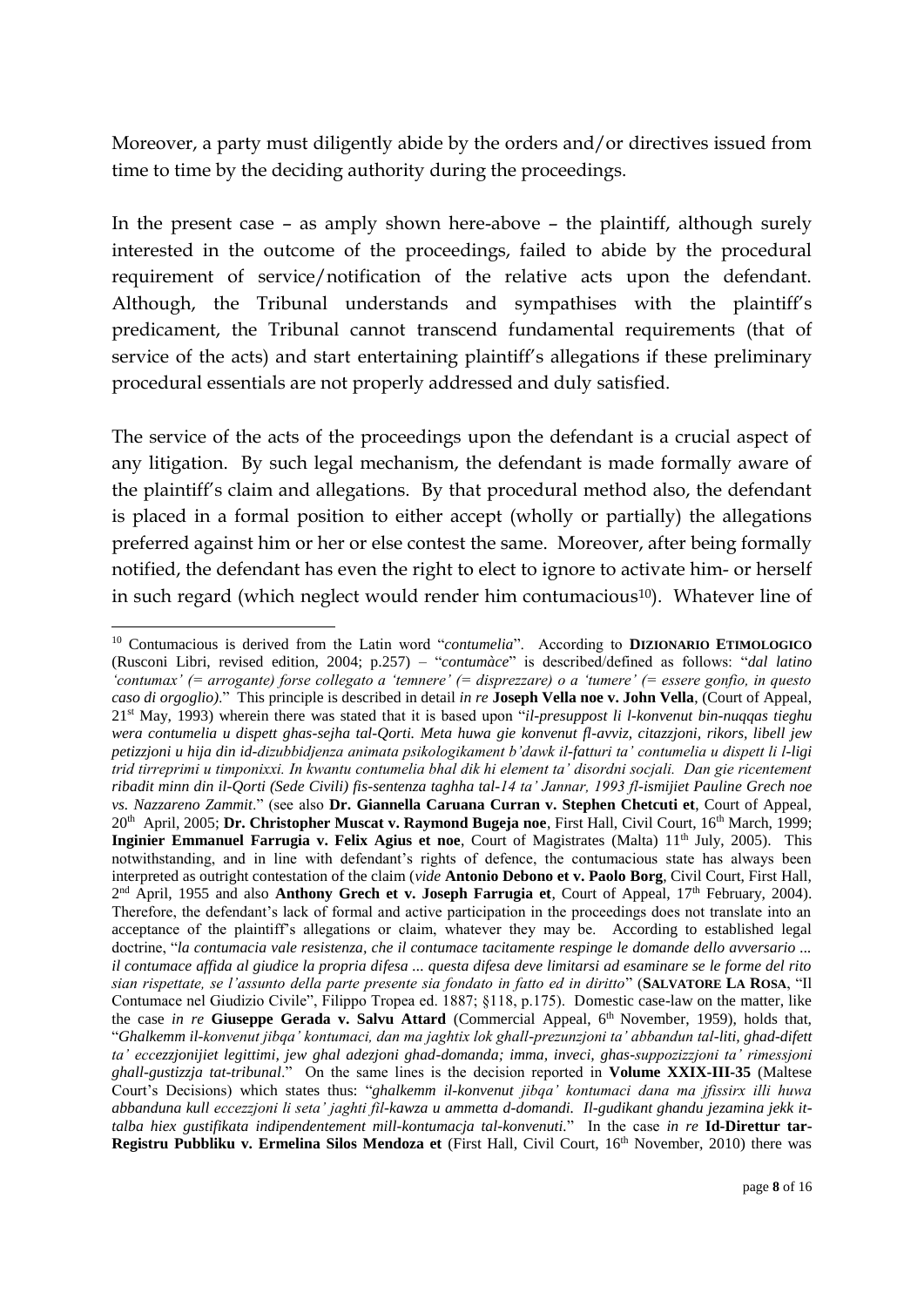defence the defendant may eventually opt for, the imperative feature is that he or she is first and foremost duly served with the pertinent and relative acts of the proceedings by the plaintiff (in this case, Form A) so to enable him or her to defend him- or herself or otherwise, as just explained. Therefore, service (or notification) of the relative acts of the proceedings provides the defendant with formal notice of a pending lawsuit asserted against him or her. This is a vital procedural requisite because it upholds the tenet of due process of law.

Even though the Tribunal understands the problems or difficulties faced by the plaintiff in attempting to serve the defendant (being unable to find a relevant address to effect notification), the Tribunal is impeded in assisting the plaintiff in the said procedure.

The plaintiff chose to retain no legal counsel in these proceedings and thus implicitly elected to proceed forward with the same as a *pro se* litigant. As stated in the Tribunal's decrees, «*If the claimant elects to pursue these proceedings without the aid of a "lawyer or another legal professional", the Tribunal shall respect that decision. However, in such a case the claimant shall be putting the onus upon herself to abide with the directions emitted by this Tribunal and as a corollary, the Tribunal shall expect claimant to follow its orders and decrees according to Law*.» (decree of 3rd October, 2017) and that, «*The Tribunal notes further that, since the claimant is a pro se litigant in these proceedings (i.e., a 'non-represented party' or a 'party not represented by legal counsel'), it cannot provide legal advice on how to effect service. It can solely provide legal information and direct the claimant towards the relative provisions of the applicable Law*» (decree of 23rd October, 2017).

When this Tribunal invited the plaintiff to consult a legal professional (see above), she pointed out that Regulation (EC) no. 861/2007 (*ex* Art. 10 thereof) gave her the right not to be represented by any lawyer or other legal professional. By doing so the burden to follow and the responsibility to abide by all procedural requirements rested solely and exclusively upon the plaintiff. As a corollary, any failure in such regard is solely imputable to the plaintiff since "ignorantia eorum quæ quis scire tenetur non excusat"<sup>11</sup> or as it is commonly know "ignorantia juris, neminem

1

held that the party (defendant) who is in a contumacious state "*titqies li halliet ix-xorti taghha f'idejn il-Qorti biex taghmel haqq ghall-kaz taghha*." Also in this vein is the decision *in re* **Carmela Zahra armla v. Direttur**  tax-Xogholijiet Pubblici (Court of Appeal, 28<sup>th</sup> February, 1975; not published).

<sup>&</sup>lt;sup>11</sup> "Ignorance affords no excuse in reference to those things which one is bound to know" (Trayner's Latin Maxims, by **A.G.M. DUNCAN**, Sweet & Maxwell 1993, 4th ed.; p.248).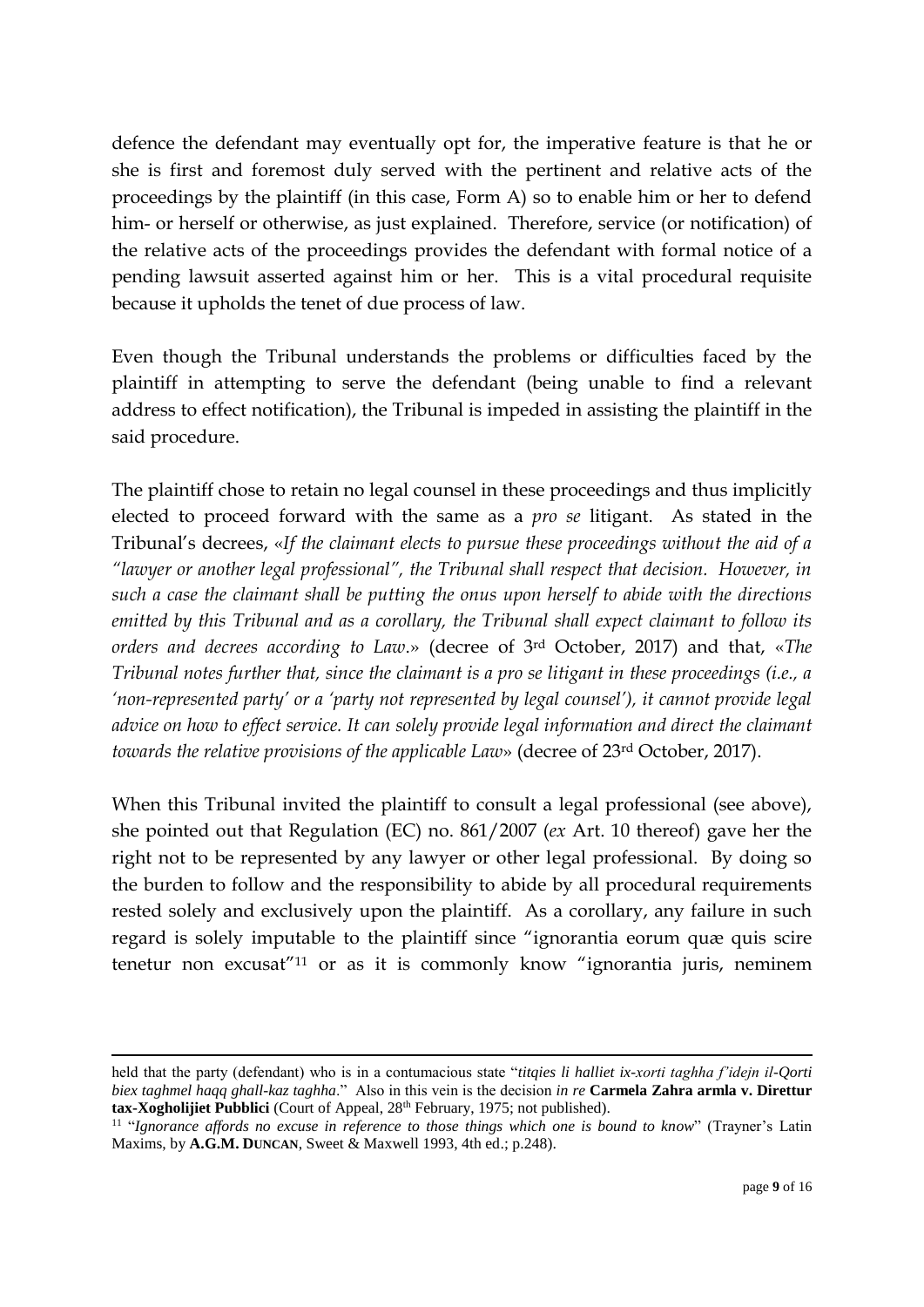excusat" (ignorance of the law excuses no one; ignorance of the law is no defense)<sup>12</sup>. It was the plaintiff's exclusive responsibility to trace the defendant's place of abode or her place of work or any other relevant address in order for service to be effected. If that endevour became a problem or an impossibility, the Tribunal surely cannot be blamed or held accountable. Most certainly these proceedings cannot remain any longer suspended, or on hold *ad eternum*, and neither can the same naturally proceed towards the substance and merits of the case by turning a blind eye to the said deficiency (i.e. lack of due service).

Since the defendant has remained not formally notified (and therefore not aware) with the relevant acts of the proceedings, the Tribunal cannot delve into the merits of the plaintiff's claim and it surely cannot decide whether the same has any merit in law and in fact or otherwise. There was sufficient time and plenty of occasions for the plaintiff to address and remedy this situation. This failure impedes the Tribunal from moving forward with this case. Thus, in the light of how matters evolved, plaintiff's case shall be cancelled (not her allegations rejected).

At this stage, the Tribunal feels compelled to make the following *obiter* comments regarding *pro se* litigation and self-represented parties.

It is becoming a frequent phenomenon before this Tribunal – particularly, but not solely, in special proceedings like the one at hand – wherein parties elect to run legal proceedings without any aid or assistance from a legal professional. As a natural consequence, logistical difficulties are met and intricate legal/procedural predicaments raise their head – both for the interested party (who seeks effective justice and a speedy remedy) and also for the Tribunal (who is called upon to dispense that justice and remedy) – resulting in the inherent inefficiencies that manifest from inexperienced litigants attempting to navigate the procedural and substantive complexities of the judicial system and the law.

A *pro se* <sup>13</sup> proceeding is one in which one (or more) of the parties choose not to be represented by legal counsel. The right of a party to elect self-representation is, nowa-days, universally recognized, and this ability or faculty to civilly prosecute or defend one's own case appears to have its juridical *fons et origo* in British common

**<sup>.</sup>**  $12$  This tenet is also applicable in procedings of a civil nature (and not solely in criminal cases) as evidenced in the domestic case *in re* **Maggur Hannibal A. Scicluna M.B.E. noe v. Avv. Dr. Edgar Grima et noe** (First Hall, Civil Court, 23rd February, 1965).

 $13$  « *pro se* » is a Latin term meaning "for oneself" or "on one's own behalf."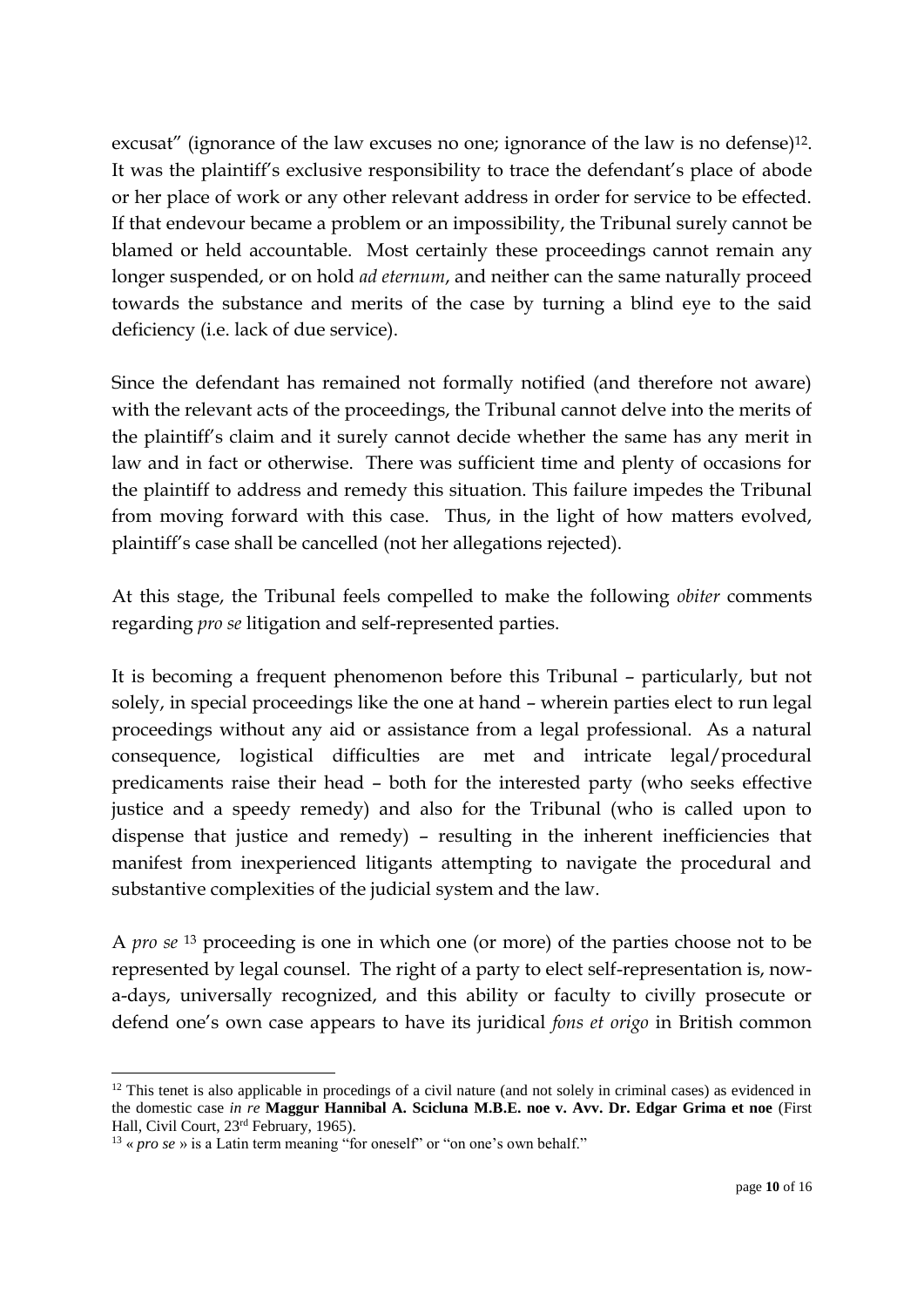law.<sup>14</sup> Before that, as a classical example, one may cite Plato's "Apologia Socratis" that presents the speech of legal self-defence, which Socrates presented at his own trial for impiety and corruption, in 399 BC. Thus, Socrates may be cited as one of the leading *pro se* litigants.

Self-representation is indirectly recognised under Maltese Law under Art. 205(2) of the 'Code of Organisation and Civil Procedure' [Chapter 12 of the Laws of Malta15]. Such ability is, however, qualified as the said provision denotes. Therefore, the law grants the right to a party to plead his' or her your own case, but if "*in the opinion of the court, such party is unable adequately to plead his case*", that litigant may be directed and ordered otherwise.<sup>16</sup>

But apart from the said Code, the unqualified ability for self-representation is expressly identified in a number of other legislations before a number of domestic Boards and Tribunals as for instance the Rent Regulation Board [Art. 32 of Chapter 69 of the Laws of Malta17], the Rural Leases Control Board [Art. 8 of Chapter 199 of the Laws of Malta18], the Partition of Inheritances Tribunal [Art. 11 of Chapter 308 of the Laws of Malta19], the Consumer Claims Tribunal [Rule 13.1 of Subsidiary Legislation 378.01 of the Laws of Malta20], the Small Claims Tribunal [Art. 14 of

<sup>1</sup> <sup>14</sup> *vide* **INGWER VAN WORMER**, "Help at Your Fingertips: A Twenty-First Century Response to the Pro Se Phenomenon", (60 Vand., Law Review, 2007; 983, 987) wherein the article succinctly traces the right to represent oneself to medieval England and, in particular, to the *Magna Carta Libertatum* (commonly referret to as 'Magna Carta') of 15<sup>th</sup> June, 1215.

<sup>15</sup> The said provision states that: "*The court may order the party who is not assisted by an advocate to engage one if, in the opinion of the court, such party is unable adequately to plead his case; and if such party fails to engage an advocate, the court shall appoint, for the purpose, one of the official curators to be selected according to the turn on the rota; if the party refuses to give the necessary information to the advocate so appointed, the court may dispose of the case after hearing such evidence as the court may consider necessary.*"

 $16$  Reference is made to the decree by the First Hall of the Civil Court, dated 5<sup>th</sup> April, 2017, in the domestic proceedings (still pending) *in re* **Agenzija Heritage Malta v. Maltaticket.com Limited** (ref. no. 1278/2011/JPG). The right to self-representation was here denied due to fair hearing and constitutional issues. In the said decree it was, *inter alia*, stated that, "*The court must therefore seek to strike a balance between the wishes of the party who wants to exercise his right to self-representation with the rest of the other aspects of the right to a fair trial, and it is only if the court considers that the party's right to a fair trial generally can be guaranteed, that a request to self-represent should be accepted. In the case at hand, the request was made by Dr. Pollina, CEO of the defendant company, who is a lawyer albeit not one who qualified or practices in Malta. The Court is morally convinced that it be in the interest of justice to deny his request as it is unlikely that he would be able to adequately defend his case ...*".

<sup>&</sup>lt;sup>17</sup> Art. 32 hold that: "*The parties may appear before the Board in person or may appear or be assisted by an advocate or a legal procurator.*"

<sup>18</sup> Art. 8 states that: "*The parties may appear before the Board in person or through an advocate or legal procurator and may be assisted by an advocate or legal procurator*."

<sup>19</sup> Art. 11 provides thus: "*The parties may appear before the Tribunal in person or may be duly represented by another person*."

<sup>20</sup> Rule. 13.1 provides as follows: "*A party may conduct his own case during a hearing. He may also be assisted by any other person including an advocate or a legal procurator*."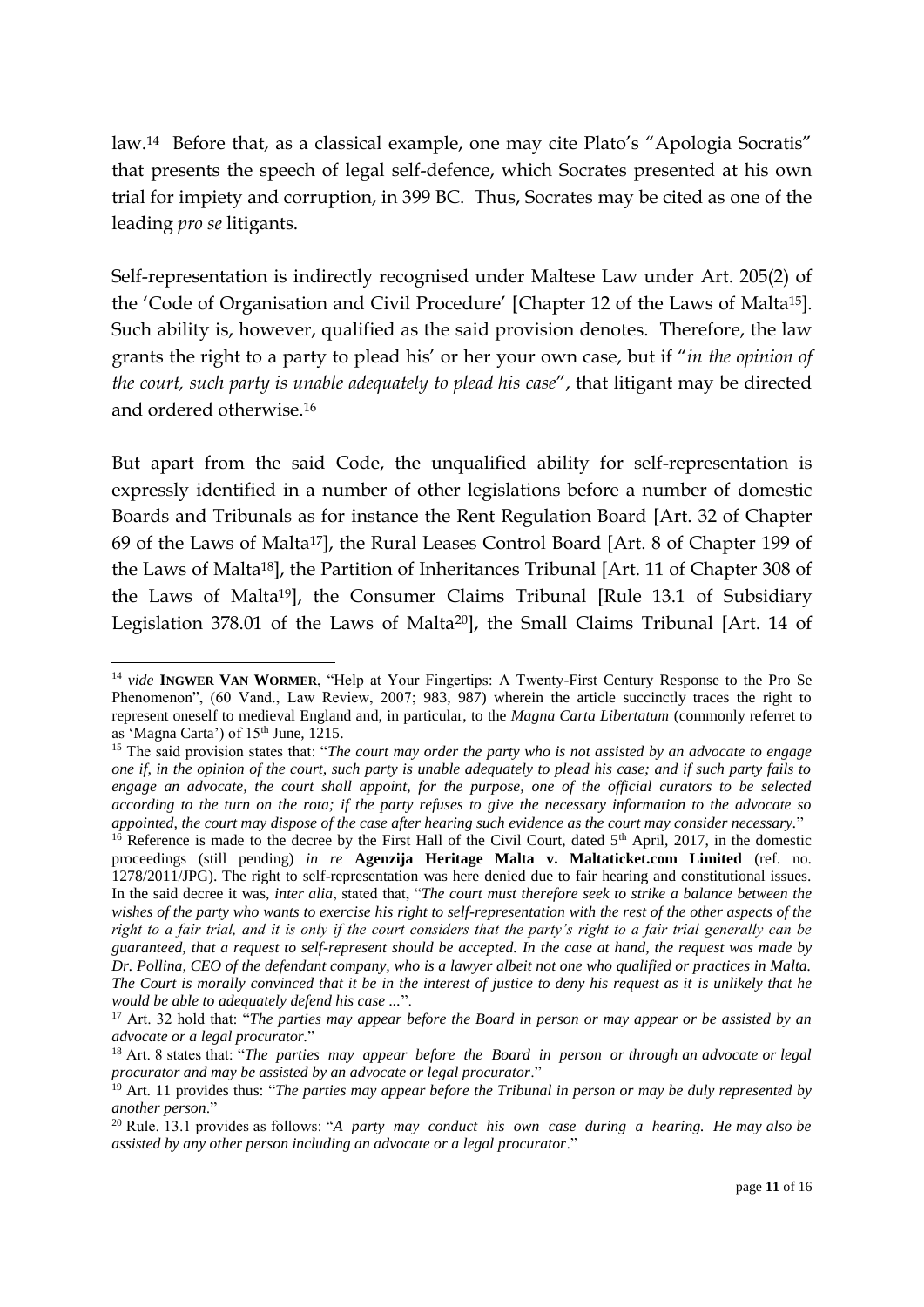Chapter 380 of the Laws of Malta21], the Industrial Tribunal [Art. 78(2) of Chapter 452 of the Laws of Malta22], the Administrative Review Tribunal [Art. 14(1) and (2) of Chapter 490 of the Laws of Malta23] the Environment and Planning Review Tribunal [Art. of Chapter 551 of the Laws of Malta24]. In criminal proceedings this right is embedded in the Constitution of Malta [Art. 39(6), sub-paragraphs  $(c)^{25}$  and  $(d)^{26}$ ] and in The European Convention Act [Art. 6(3), sup-paragraphs (c)<sup>27</sup> and (d)<sup>28</sup> of Chapter 319 of the Laws of Malta].<sup>29</sup>

Saving what shall be said later, although *pro se* litigants are, technically speaking, required to adhere to the same rules of procedure and law that represented parties are bound to follow, those entrusted with passing judgment ought to afford significant leniency to *pro se* litigants during each stage of litigation, in order to strike a balance between the otherwise exacting nature of the courtroom, and the rights of anyone who opts to go *pro se*. <sup>30</sup> This leniency extends to time-limits for the formal exhibition of documents, quality and decorum of oral or written submissions, knowledge of the law, and a variety of other procedural or substantive aspects of the judicial system which would be required from a person trained and versed in the Law (i.e., the advocate) but cannot, generally, be reasonably expected of the common

<sup>1</sup> <sup>21</sup> Art. 14 provides thus: "*The parties may be assisted by any person*."

<sup>&</sup>lt;sup>22</sup> Art. 78(2) provides thus: "The case for any party to a dispute may be presented by the party itself which may *choose to be represented or aided by a person or persons of its trust*."

<sup>23</sup> Art. 14(1) states that: "*The parties may appear before the Administrative Review Tribunal in person or be represented through an advocate, a legal procurator or another person*.", whereas Art. 14(2) states that: "*The parties may be assisted by an advocate, a legal procurator or by another person.*"

<sup>24</sup> Art. 18 holds that: "*The parties to the appeal may be represented by an agent before the Tribunal*."

<sup>25</sup> Art. 39(6)(c) states: "*Every person who is charged with a criminal offence* […] *shall be permitted to defend himself in person or by a legal representative and a person who cannot afford to pay for such legal representation as is reasonably required by the circumstances of his case shall be entitled to have such representation at the public expense*."

<sup>26</sup> Art. 39(6)(d) states: "*Every person who is charged with a criminal offence* […] *shall be afforded facilities to examine in person or by his legal representative the witnesses called by the prosecution before any court and to obtain the attendance of witnesses subject to the payment of their reasonable expenses, and carry out the examination of witnesses to testify on his behalf before the court on the same conditions as those applying to witnesses called by the prosecution*."

<sup>&</sup>lt;sup>27</sup> Art.  $6(3)(c)$  provides: "*Everyone charged with a criminal offence has the following minimum rights* [...] *to defend himself in person or through legal assistance of his own choosing or, if he has not sufficient means to pay for legal assistance, to be given it free when the interests of justice so require*."

<sup>&</sup>lt;sup>28</sup> Art. 6(3)(d) provides: "*Everyone charged with a criminal offence has the following minimum rights* [...] *to examine or have examined witnesses against him and to obtain the attendance and examination of witnesses on his behalf under the same conditions as witnesses against him*."

<sup>&</sup>lt;sup>29</sup> Naturally, also included in this list is Art. 10 of Regulation (EC)  $861/2007$  [part and parcel of and directly applicable in the Maltse judicial system] which states that: "*Representation by a lawyer or another legal professional shall not be mandatory*."

<sup>30</sup> *vide* **RORY K. SCHNEIDER**, "Comment, Illiberal Construction of Pro Se Pleadings" (159, U. PA. L. REV. 585, 586-87; 2011).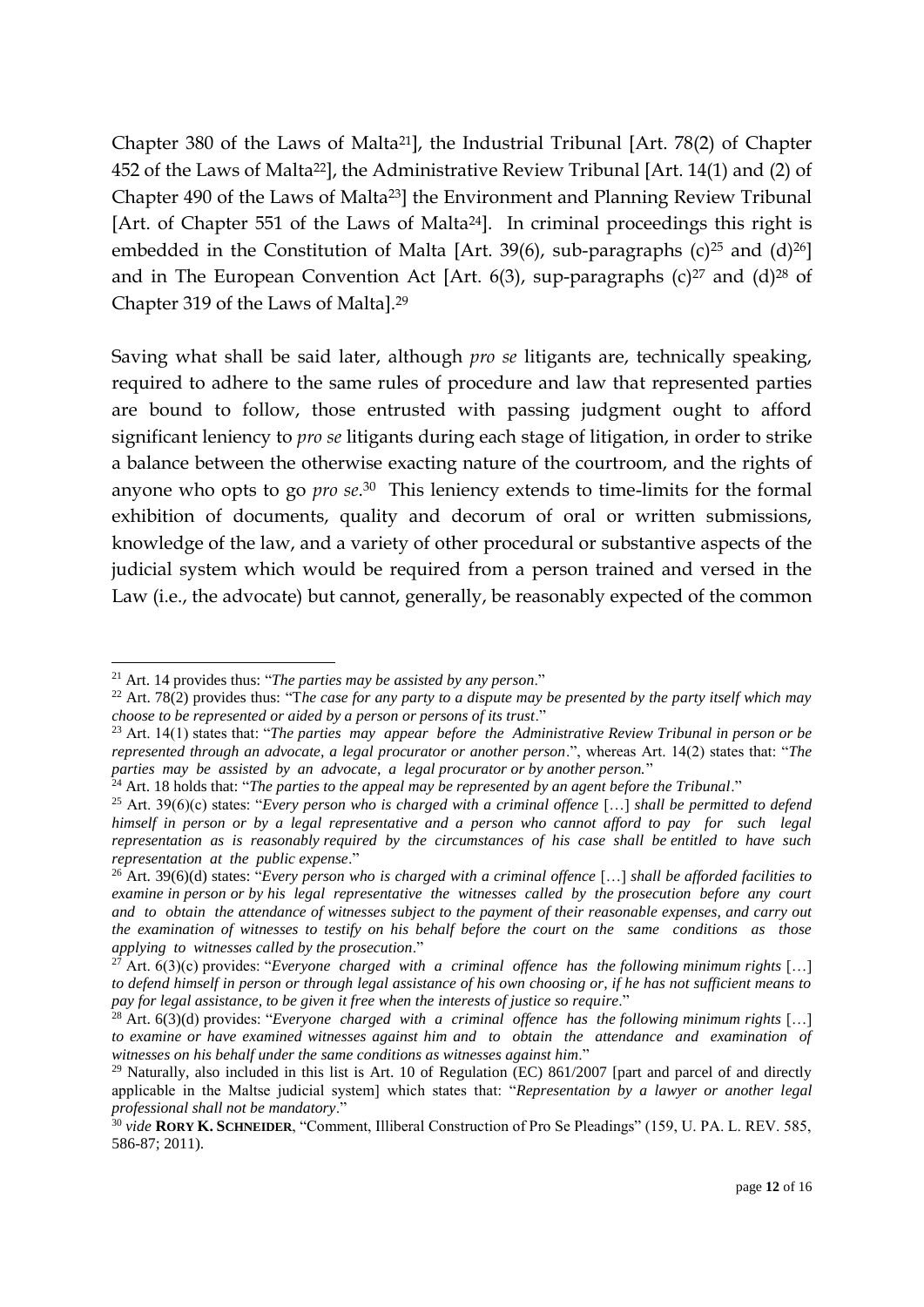non-lawyer litigant.31 This is even recognised under Rule 12 of the 'Small Claims Tribunal Rules' (Subsidiary Legislation 380.01 of the Laws of Malta) wherein there is provided that, "*The Adjudicator may relieve any party who is not represented by an advocate or legal procurator or any other professional representative, from the consequences of the failure to comply with any of these rules, if it is shown that this was due to mistake, oversight or any other reason which the Adjudicator considers to be valid. In such cases the Adjudicator may make any order which he considers to be just*." Thus, being intrinsically a right of a party, it stands to logic and reason that the person who is ultimately called upon to decide the controversy (i.e., judge, magistrate, arbitrator, adjudicator, *etc*.) must respect the party's right to represent him- or herself and must ensure that a *pro se* party is not illegitimately penalised, illicitly sanctioned, positively disadvantaged or inherently prejudiced for having made that choice.

Relaxing some of the rules of procedure and instructing a self-represented litigant in the proper way to accomplish a procedural step, may be seen as a natural and logical extension of the principle that fundamental justice should not be sacrificed to procedural rules, stopping far short of turning the judge, magistrate, *etc*. into an advocate. Having said that, explaining procedural requirements to the *pro se* litigant does not make the judge, magistrate, *etc*. morph into an advocate or legal adviser. Thus, certain reasonable accommodations do not make the judge, magistrate, *etc*. an active player in the adversarial process but renders the adversarial process function in a more equitable manner. 32

Having said so, establishing the appropriate equilibrium between the equal and impartial treatment of the parties and ensuring fairness is particularly challenging in cases involving an unrepresented party (or parties). On the one hand, it is the duty of the presiding judge, magistrate, *etc*., to ensure that such parties appearing before him are treated with respect and fairness. On the other hand, the judge, magistrate, *etc*., must also ensure that the cases before him are handled competently and in an efficient manner. It must also be ensured, at the same time, that the *pro se* litigant

<sup>1</sup> <sup>31</sup> *vide* **CANDICE K. LEE**, "Access Denied: Limitations on Pro Se Litgants' Access to the Courts in the Eight Circuit" (36 U.C. Davis, L. Rev. 1261, 1264-66; 2003).

<sup>32</sup> Having said so, it must be recalled also, as stressed by this Tribunal *in re* **Joerg Bauerle v. Co-Gaming Ltd** (European Small Claims Procedure, 28th November, 2017), *in re* **Christopher Warner v. Bilom Group** (European Small Claims Procedure, 12th March, 2018) and *in re* **Ivan Blazek v. Personal Exchange International Ltd** (European Small Claims Procedure, 21st March, 2018), that "*Under Maltese law, as embraced by domestic case-law, it is a known tenet that a party in civil proceedings is not expected to be guided by the Court or Tribunal regarding the quantity or quality of the evidence to be exhibited. That is purely up to the party submitting the relative evidence. The Court or Tribunal is only permitted to decide on the evidence it has before it and is not allowed to raise any awareness of either of the parties with respect to any possible lacunæ or potential inadequacies in the evidence submitted*."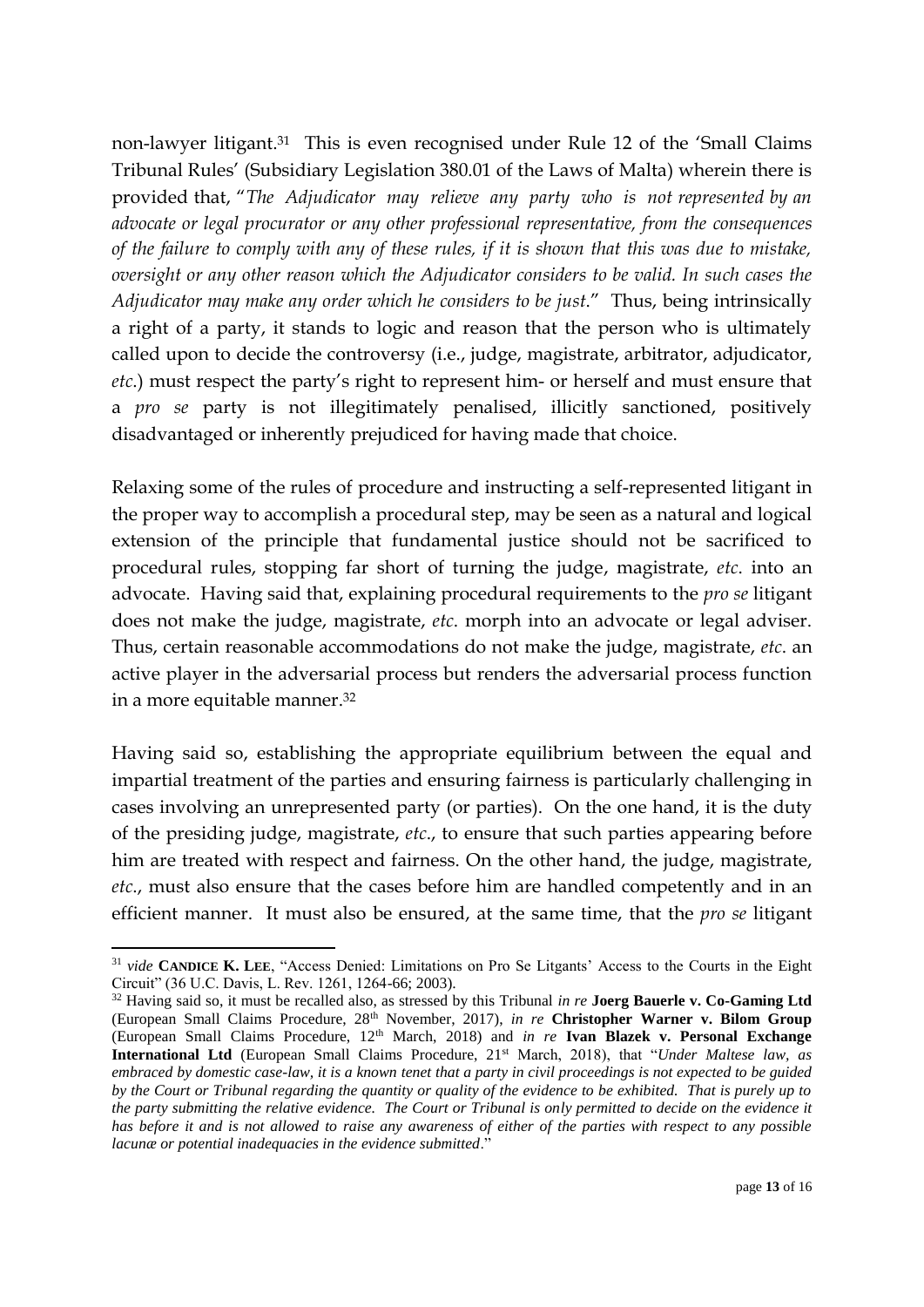comprehends the judicial process and its mecchanism and has the full opportunity to put forward his or her case.

Those litigants who proceed *pro se* with full knowledge and understanding of the risks do so with no greater rights than a litigant duly represented by a lawyer, and the Court or Tribunal is under no obligation whatsoever to become an "advocate" for or to assist and guide the *pro se* layman throughout the proceedings. Courts generally do not intervene to "save" litigants from their choice of legal counsel and, as a corollary, a litigant who chooses himself as legal representative should not be treated any differently. This is mainly because a judge, magistrate, *etc*. has a responsibility not only towards the parties before him, but also – and mainly – towards the judicial process itself, always striving to ascertain that the scales of justice remain balanced, whatever the nature of the proceedings, *pro se* or otherwise.

This Tribunal firmly believes that it is not permissible for any litigant to submit a disorganized assortment of allegations (or arguments) in hope that a factual issue or legal premise will materialize somewhere in the midst of the former. Moreover, it is not acceptable that the directions (which may be repeatedly issued) courteously extended to the *pro se* litigant remain fully or partially ignored. That is why the Court or Tribunal provides such litigants with appropriate direction/s and reasonable opportunities to cure the deficiencies in their pleadings and/or underline what is procedurally necessary so that their case may move forward and evolve/mature into the next stage of the proceedings. Thus, this Tribunal is of the firm opinion that basic procedural requirements imposed upon litigants represented by counsel should be the same for those who choose to appear *pro se*, requiring such litigants to comply with the same basic procedural norms as represented parties.

Unfortunately it must admitted that although the Maltese justice system seeks to accommodate *pro se* litigants, positively recognising that faculty and right (as evidenced by the specific legislations cited earlier), in practice, it is not inherently fashioned and designed to accommodate *pro se* litigants very well. It is manifest that the system recognises the right in an ideal vacuum, remaining taciturn on the logistical and practical aspects thereof, silently opting to adhere to the conservative and traditional stance of proceedings being conducted by parties duly represented by counsel. In this vein reference is made to the article by **WILLIAM FOTHERBY**, entitled "Law that is Pro Se (Not Poetry): Towards a System of Civil Justice that Works for Litigants Without Lawyers" (Auckland University Law Review, 2010; Vol. 16, p.64), wherein there is stated that "*Underlying our rules of civil procedure is the*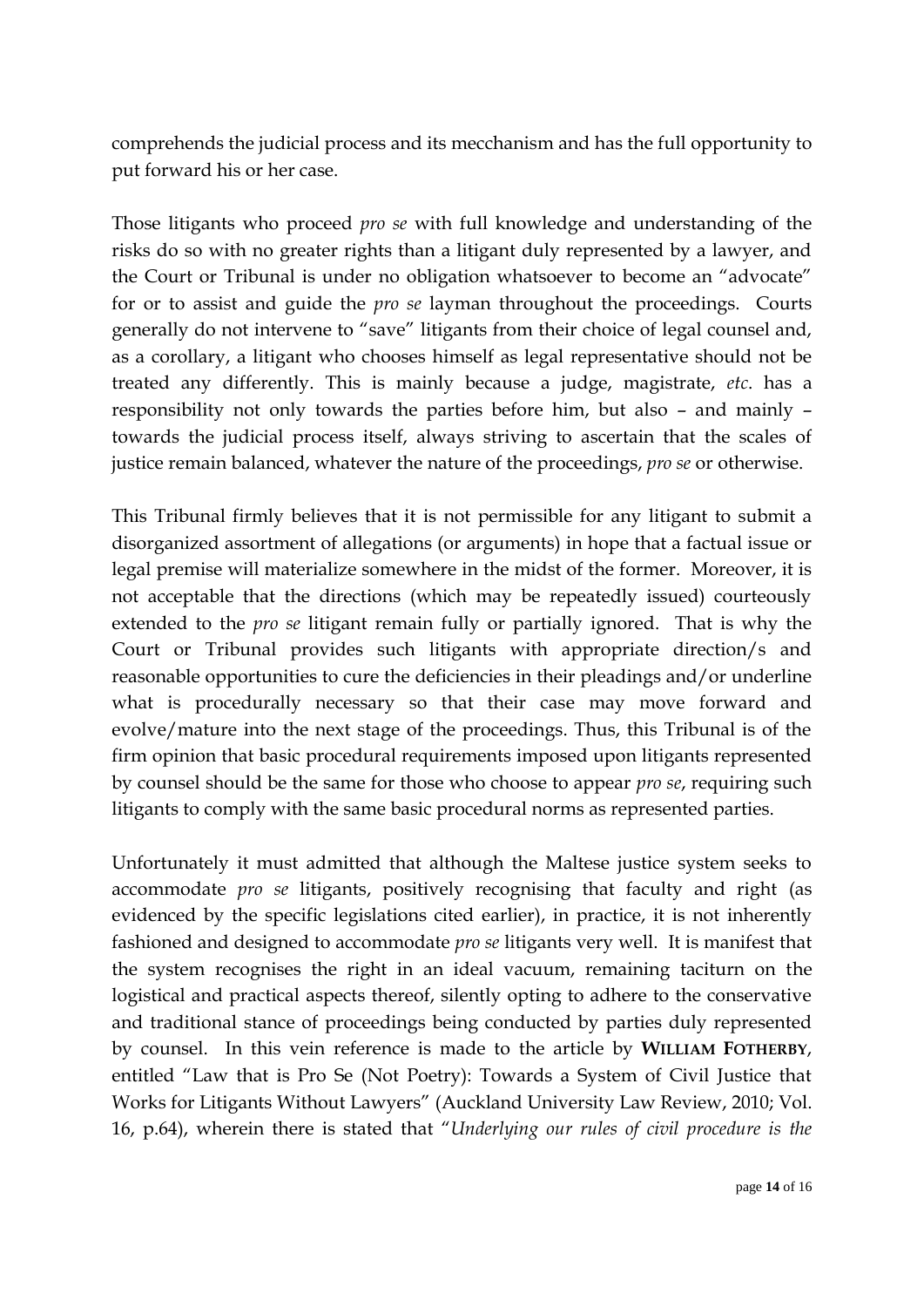*normative assumption that litigants ought to be represented; the litigant who comes to court without a lawyer is deficient. Indeed, rather than a right to self-represent, the reality is that in many cases there is a quasi-obligation of professional legal assistance. Not only the rules of the court, but also the culture that pervades the curial process, presume that the proper users of the system are legal professionals, judges and bureaucrats, and it is these actors who, by virtue of their control of the system, have shaped the structure of civil justice to a form that is most convenient to themselves* […] *In short, the institution of the courts has not been designed to accommodate self-represented litigants; instead, it discourages them*."

The Maltese judicial system – as with other foreign legal systems – has its own procedural norms, rules of ethics, ethical conventions, its distinct jargon or vocabulary and its peculiar etiquette. It is no secret that in many ways the justice system creates a culture within a culture, and un-assisted litigants do not tend to fare very well within such particular microcosm. As correctly put, "*Whilst it is everyone's playing game, only the lawyers have read the instructions inside the box*."<sup>33</sup>

The Tribunal is not stating that our Courts and Tribunals should be (or are) insensitive or indifferent to the position of *pro se* litigants. To the contrary, this Tribunal believes that whenever the Courts or Tribunals were faced by a selfrepresented party they treated the same with understanding, comprehending the intrinsic difficulties encountered during the proceedings.34 In such a scenario – without in any way diluting the respect toward the principles of fairness and due process – reasonable accommodations, a margin of latitude, leniency, special allowances and less stringent standards were applied, providing the *pro se* litigant leeway and every consideration. However, the right of self-representation is not a special licence to abuse the dignity of the courtroom and neither should a *pro se* position grant any privileged status so not to comply with the relevant rules of procedural and substantive law. Any such abuse or neglect by a *pro se* participant – to make full circle to Socrates mentioned at the beginning – may condemn the relative proceedings, sentencing the same to imbibe a sip, or two, of hemlock.

1

<sup>33</sup> *cfr*. **LEN NIEHOFF**, "Here Comes the Pro Se Plaintiff" (32 Litigation Journal, 2006; p.13).

<sup>34</sup> Here reference is made to the local proceedings *in re* **Alfred Debono et v. Joseph Debono et** where the First Hall of the Civil Court, in the middle of the proceedings, accommodated the plaintiffs to represent themselves, even though in its eventual judgment, dated 29<sup>th</sup> July, 2013, it commented thus (in a footnote): "... *kien ikun ferm iktar utli ghall-atturi li kieku baqghu jigu ppatrocinati minn avukat ghat-tul tal-kawza kollha u mhux sempliciment isibu avukat u jitolbuh jiffirma n-numru mhux zghir ta' atti gudizzjarji li pprezentaw fejn dejjem jirrepetu l-istess affarijiet*." The same latitude and understanding was shown by the Court of Appeal (superior jurisdiction) in the same proceedings as one may infer from a reading of the relative judgments dated 28<sup>th</sup> April,  $2017$  (on certain preliminary issues) and  $24<sup>th</sup>$  November, 2017 (on the merits of the case).